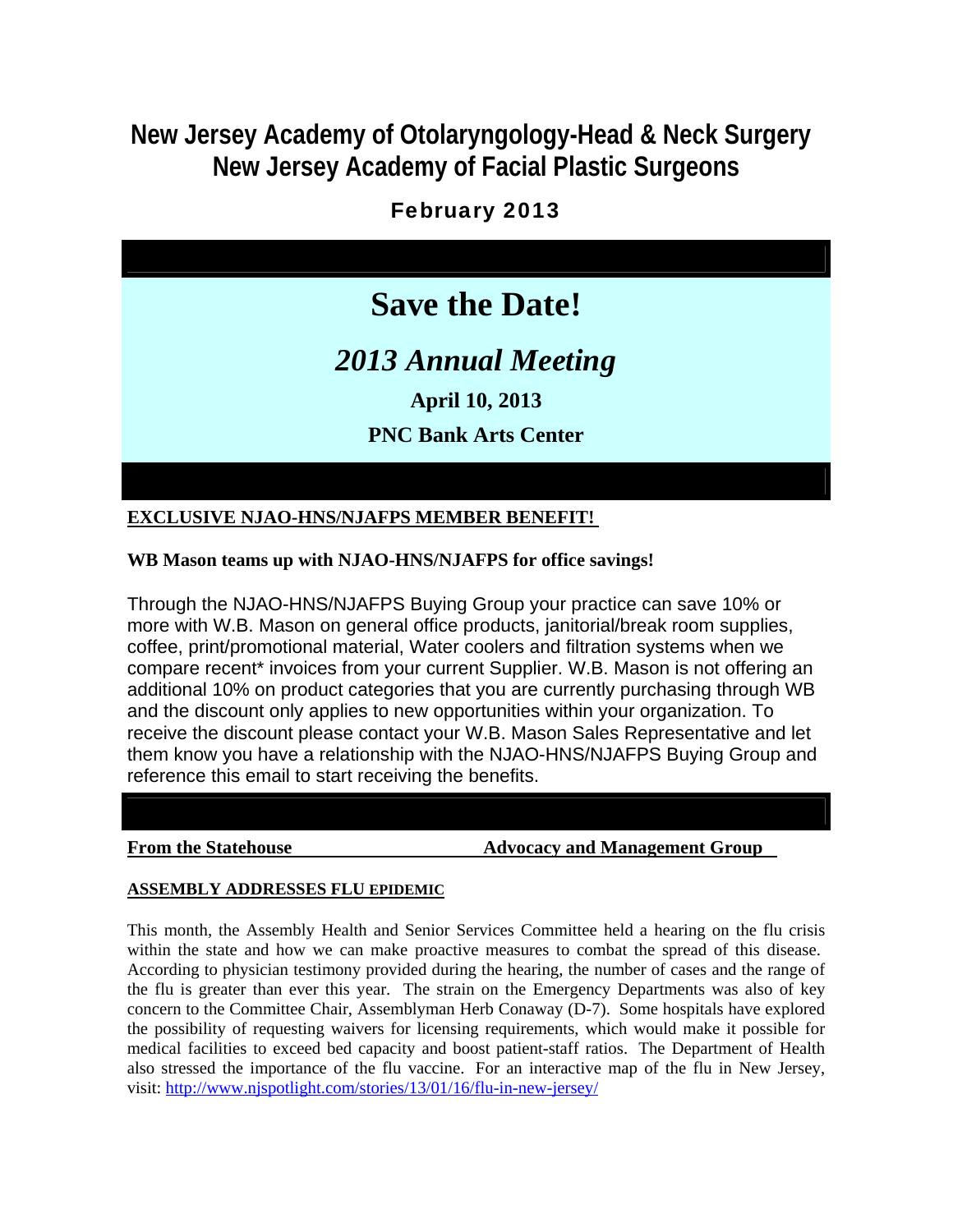# **COVERAGE OF PAIN MEDICATION BY HEALTH INSURANCE MANDATED IN ASSEMBLY BILL**

The Assembly Appropriations Committee approved legislation that would ease access to necessary prescription pain medication by requiring certain health insurance providers to cover such medication. The bill, sponsored by Assemblyman Herb Conaway (D-7) and Assemblyman Daniel Benson (D-14), was drafted to address shortcomings of "step therapy," the health insurance industry practice of having patients try less-expensive alternative medications before insurance companies will pay for the pain treatment initially prescribed by a physician.

The bill requires certain health insurers to provide coverage for prescription drugs used to treat pain under every policy or contract that provide coverage for outpatient prescription drugs. The bill will put step therapy in the hands of the prescriber and not the insurance carrier. This is an attempt to prevent the insurance carrier from mandating unprescribed step therapy before providing the patient with the prescribed pain medication.

## **MEDICARE PAYMENTS SURVIVE THE FISCAL CLIFF**

In their attempt to avoid "going over the cliff," Congress also halted a potential 26.5 percent cut in Medicare reimbursement to physicians. The physician community has been provided with a one year reprieve, at which point legislation will be reconsidered. Yet the burden has now been placed on the hospitals, who will experience more than \$10 million in reduced payments for Medicare reimbursements, as well as other cuts. According to NJ Spotlight, "the Medicare payment cut is the result of a 1997 law that was intended to limit the entitlement program's spending." Unfortunately the cost of doing business was not adequately taken into account during the law's creation and many physicians suffer from this loss in foresight. For more information regarding Medicare and the fiscal cliff, visit: http://www.njspotlight.com/stories/13/01/02/as-part-of-fiscal-cliff-deal-congress-avoidscut-in-medicare-payments-to-doctors/

**Legal Report Kern Augustine Conroy & Schoppmann, PC**

#### **The Wait is Over; HIPAA Final Rule Amendments Released:**

The U.S. Dept. of Health & Human Services (HHS) has announced a new rule implementing expanded privacy and security protections for protected health information (PHI) established under the Health Insurance Portability & Accountability Act of 1996 (HIPAA) and related laws. The omnibus rule contains four final rules with the intent of avoiding fragmented implementation of multiple new privacy and security requirements affecting the health care industry. The four rules implement amendments to HIPAA Privacy and Security; HIPAA Enforcement; the Data Breach Notification Rule; and HIPAA changes required by the Genetic Information Nondiscrimination Act. Among other things, the rule requires revisions to, and redistribution of, the Notice of Privacy Practices and revisions to HIPAA authorizations for the use and disclosure of PHI; implements patients' rights related to their electronic medical record and restricting certain disclosures to their health plan; restricts use and disclosure of PHI for marketing, fundraising and the sale of PHI; makes business associates directly liable for certain privacy and security requirements; strengthens HIPAA enforcement; changes the Data Breach Notification requirement by limiting the "harm" threshold and clarifying when breaches of unsecured PHI must be reported to HHS; and prohibits most health plans from using or disclosing genetic information for underwriting purposes. Access the rule, and watch